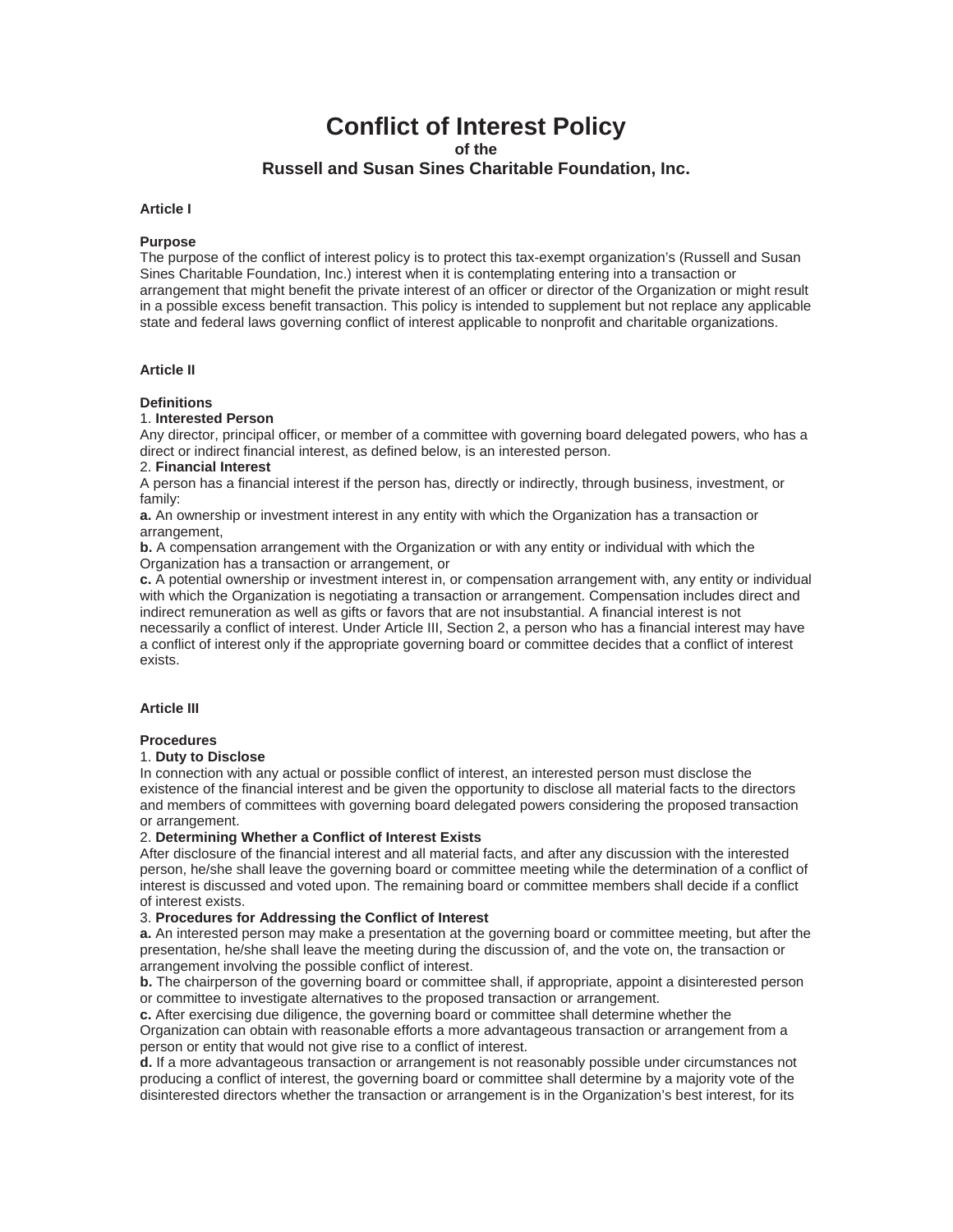own benefit, and whether it is fair and reasonable. In conformity with the above determination it shall make its decision as to whether to enter into the transaction or arrangement.

# 4. **Violations of the Conflicts of Interest Policy**

**a.** If the governing board or committee has reasonable cause to believe a member has failed to disclose actual or possible conflicts of interest, it shall inform the member of the basis for such belief and afford the member an opportunity to explain the alleged failure to disclose.

**b.** If, after hearing the member's response and after making further investigation as warranted by the circumstances, the governing board or committee determines the member has failed to disclose an actual or possible conflict of interest, it shall take appropriate disciplinary and corrective action.

# **Article IV**

### **Records of Proceedings**

The minutes of the governing board and all committees with board delegated powers shall contain: **a.** The names of the persons who disclosed or otherwise were found to have a financial interest in connection with an actual or possible conflict of interest, the nature of the financial interest, any action taken to determine whether a conflict of interest was present, and the governing board's or committee's decision as to whether a conflict of interest in fact existed.

**b.** The names of the persons who were present for discussions and votes relating to the transaction or arrangement, the content of the discussion, including any alternatives to the proposed transaction or arrangement, and a record of any votes taken in connection with the proceedings.

# **Article V**

### **Compensation**

**a.** A voting member of the governing board who receives compensation, directly or indirectly, from the Organization for services is precluded from voting on matters pertaining to that member's compensation. **b.** A voting member of any committee whose jurisdiction includes compensation matters and who receives compensation, directly or indirectly, from the Organization for services is precluded from voting on matters pertaining to that member's compensation.

**c.** No voting member of the governing board or any committee whose jurisdiction includes compensation matters and who receives compensation, directly or indirectly, from the Organization, either individually or collectively, is prohibited from providing information to any committee regarding compensation.

# **Article VI**

### **Annual Statements**

Each director, principal officer and member of a committee with governing board delegated powers shall annually sign a statement which affirms such person:

- **a.** Has received a copy of the conflicts of interest policy,
- **b.** Has read and understands the policy,
- **c.** Has agreed to comply with the policy, and

**d.** Understands the Organization is charitable and in order to maintain its federal tax exemption it must engage primarily in activities which accomplish one or more of its tax-exempt purposes.

# **Article VII**

### **Periodic Reviews**

To ensure the Organization operates in a manner consistent with charitable purposes and does not engage in activities that could jeopardize its tax-exempt status, periodic reviews shall be conducted. The periodic reviews shall, at a minimum, include the following subjects:

**a.** Whether compensation arrangements and benefits are reasonable, based on competent survey information, and the result of arm's length bargaining.

**b.** Whether partnerships, joint ventures, and arrangements with management organizations conform to the Organization's written policies, are properly recorded, reflect reasonable investment or payments for goods and services, further charitable purposes and do not result in inurement, impermissible private benefit or in an excess benefit transaction.